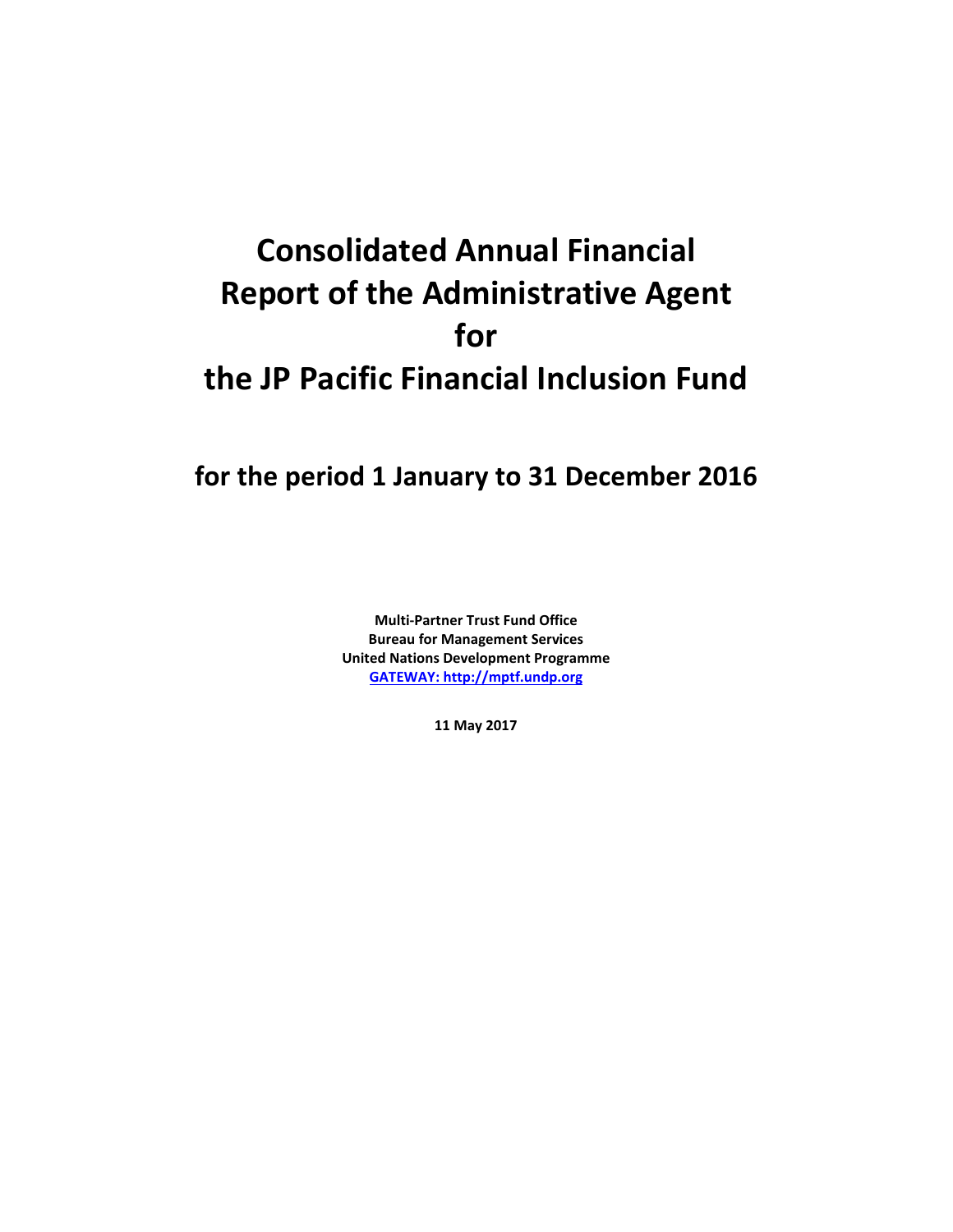### **PARTICIPATING ORGANIZATIONS CONTRIBUTORS**



United Nations Capital Development Programme



AUSTRALIA, Government of



NEW ZEALAND, Government of



United Nations Development Programme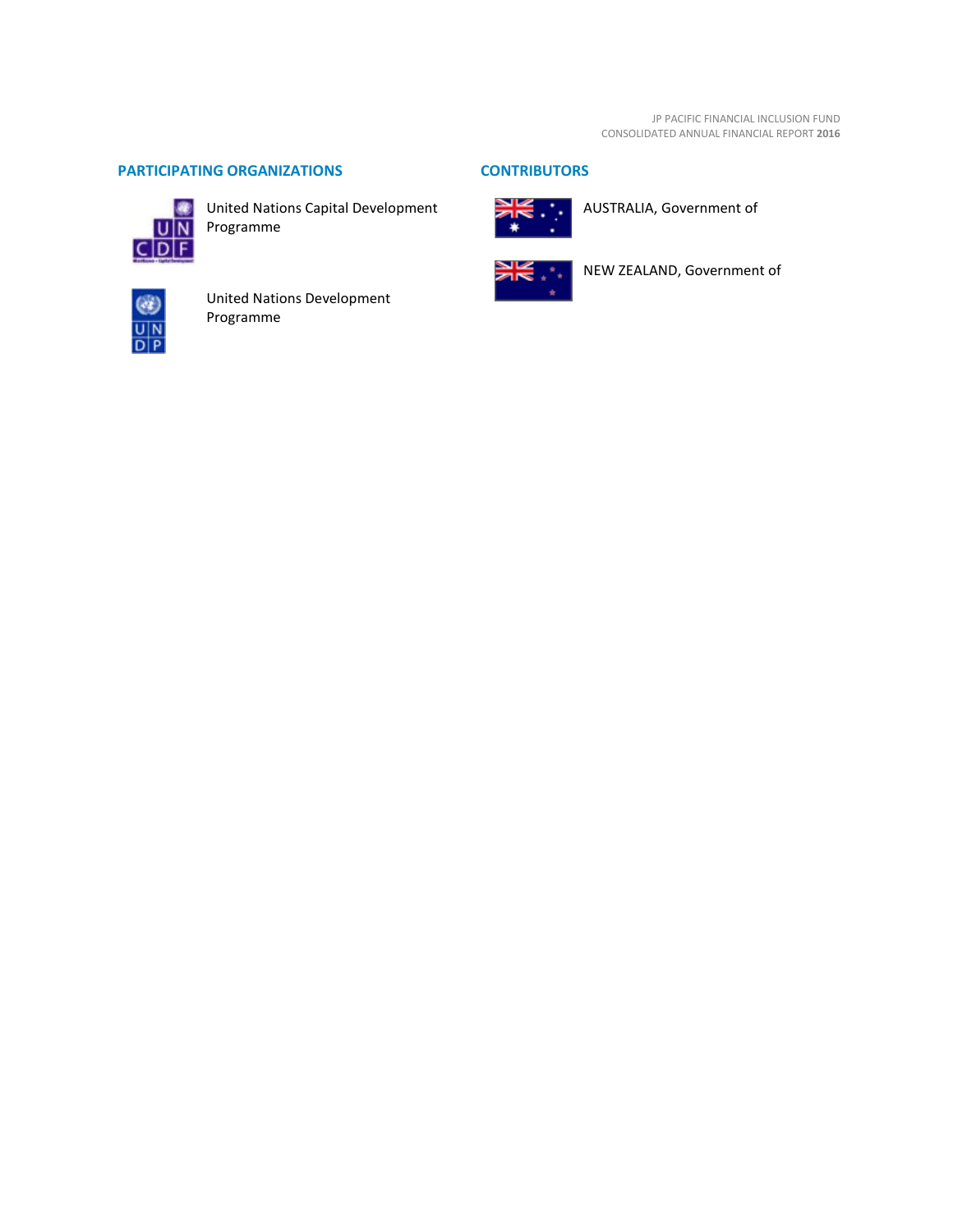Amount approved by the Steering Committee for a project/programme.

#### **Approved Project/Programme**

A project/programme including budget, etc., that is approved by the Steering Committee for fund allocation purposes.

#### **Contributor Commitment**

Amount(s) committed by a donor to a Fund in a signed Standard Administrative Arrangement with the UNDP Multi-Partner Trust Fund Office (MPTF Office), in its capacity as the Administrative Agent. A commitment may be paid or pending payment.

#### **Contributor Deposit**

Cash deposit received by the MPTF Office for the Fund from a contributor in accordance with a signed Standard Administrative Arrangement.

#### **Delivery Rate**

The percentage of funds that have been utilized, calculated by comparing expenditures reported by a Participating Organization against the 'net funded amount'.

#### **Indirect Support Costs**

A general cost that cannot be directly related to any particular programme or activity of the Participating Organizations. UNDG policy establishes a fixed indirect cost rate of 7% of programmable costs.

#### **Net Funded Amount**

Amount transferred to a Participating Organization less any refunds transferred back to the MPTF Office by a Participating Organization.

#### **Participating Organization**

A UN Organization or other inter-governmental Organization that is an implementing partner in a Fund, as represented by signing a Memorandum of Understanding (MOU) with the MPTF Office for a particular Fund.

#### **Project Expenditure**

The sum of expenses and/or expenditure reported by all Participating Organizations for a Fund irrespective of which basis of accounting each Participating Organization follows for donor reporting.

#### **Project Financial Closure**

A project or programme is considered financially closed when all financial obligations of an operationally completed project or programme have been settled, and no further financial charges may be incurred.

#### **Project Operational Closure**

A project or programme is considered operationally closed when all programmatic activities for which Participating Organization(s) received funding have been completed.

#### **Project Start Date**

Date of transfer of first instalment from the MPTF Office to the Participating Organization.

#### **Total Approved Budget**

This represents the cumulative amount of allocations approved by the Steering Committee.

#### **US Dollar Amount**

The financial data in the report is recorded in US Dollars and due to rounding off of numbers, the totals may not add up.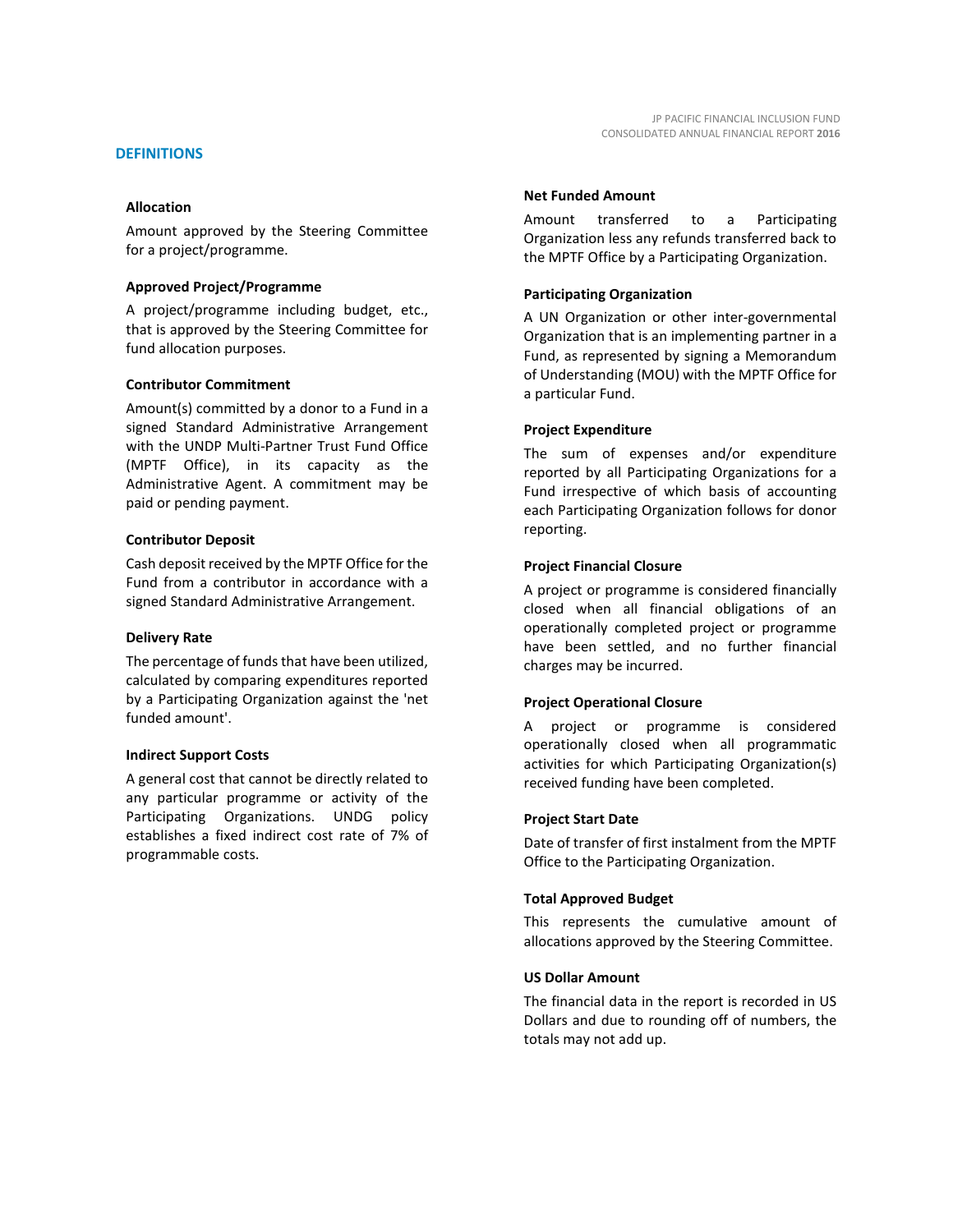#### **INTRODUCTION**

This Consolidated Annual Financial Report of the **JP Pacific Financial Inclusion Fund** is prepared by the United Nations Development Programme (UNDP) Multi-Partner Trust Fund Office (MPTF Office) in fulfillment of its obligations as Administrative Agent, as per the terms of Reference (TOR), the Memorandum of Understanding (MOU) signed between the UNDP MPTF Office and the Participating Organizations, and the Standard Administrative Arrangement (SAA) signed with contributors.

The MPTF Office, as Administrative Agent, is responsible for concluding an MOU with Participating Organizations and SAAs with contributors. It receives, administers and

manages contributions, and disburses these funds to the Participating Organizations. The Administrative Agent prepares and submits annual consolidated financial reports, as well as regular financial statements, for transmission to contributors.

This consolidated financial report covers the period 1 January to 31 December **2016** and provides financial data on progress made in the implementation of projects of the **JP Pacific Financial Inclusion Fund**. It is posted on the MPTF Office GATEWAY [\(http://mptf.undp.org/factsheet/fund/JXB00\)](http://mptf.undp.org/factsheet/fund/JXB00).

The financial data in the report is recorded in US Dollars and due to rounding off of numbers, the totals may not add up.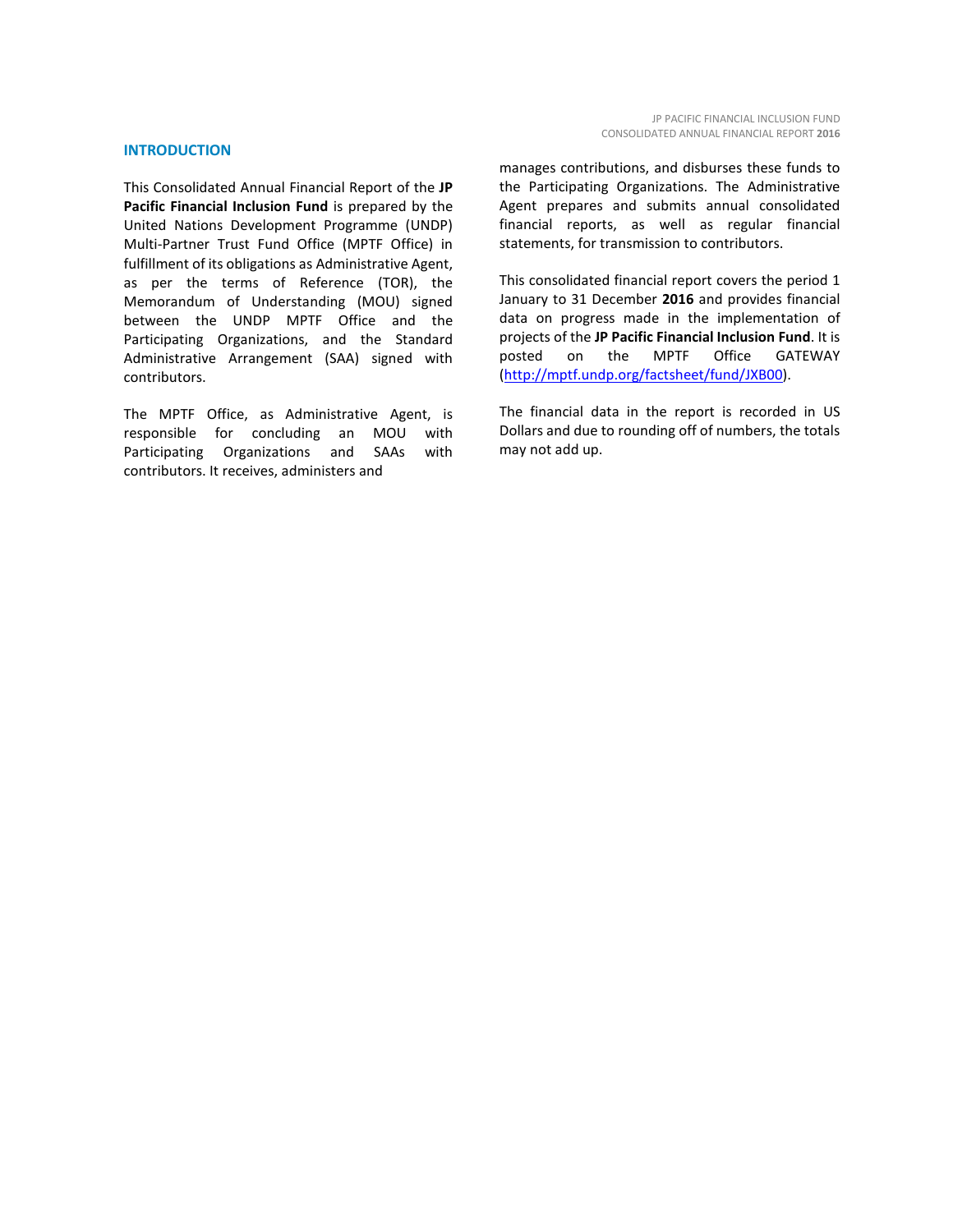#### **2016 FINANCIAL PERFORMANCE**

This chapter presents financial data and analysis of the **JP Pacific Financial Inclusion Fund** using the passthrough funding modality as of 31 December **2016**. Financial information for this Fund is also available on the MPTF Office GATEWAY, at the following address: [http://mptf.undp.org/factsheet/fund/JXB00.](http://mptf.undp.org/factsheet/fund/JXB00)

#### **1. SOURCES AND USES OF FUNDS**

As of 31 December **2016**, 2 contributors deposited US\$ **14,036,017** in contributions and US\$ **34,079** was earned in interest.

The cumulative source of funds was US\$ 14,070,096 (see respectively, Tables 2 and 3).

Of this amount, US\$ 11,239,679 has been net funded to 2 Participating Organizations, of which US\$ 7,997,639 has been reported as expenditure. The Administrative Agent fee has been charged at the approved rate of 1% on deposits and amounts to US\$ 140,360. Table 1 provides an overview of the overall sources, uses, and balance of the JP Pacific Financial Inclusion Fund as of 31 December 2016.

|                                                           | Annual 2015 | Annual 2016 | <b>Cumulative</b> |
|-----------------------------------------------------------|-------------|-------------|-------------------|
| <b>Sources of Funds</b>                                   |             |             |                   |
| Contributions from donors                                 | 4,218,353   | 2,965,390   | 14,036,017        |
| Fund Earned Interest and Investment Income                | 7,138       | 16,694      | 34,079            |
| Interest Income received from Participating Organizations |             |             |                   |
| Refunds by Administrative Agent to Contributors           |             |             |                   |
| Fund balance transferred to another MDTF                  |             |             |                   |
| Other Income                                              |             |             |                   |
| <b>Total: Sources of Funds</b>                            | 4,225,491   | 2,982,084   | 14,070,096        |
| <b>Use of Funds</b>                                       |             |             |                   |
| <b>Transfers to Participating Organizations</b>           | 3,138,264   | 1,803,408   | 11,239,679        |
| Refunds received from Participating Organizations         |             |             |                   |
| <b>Net Funded Amount</b>                                  | 3,138,264   | 1,803,408   | 11,239,679        |
| <b>Administrative Agent Fees</b>                          | 42,184      | 29,654      | 140,360           |
| Direct Costs: (Steering Committee, Secretariatetc.)       |             |             |                   |
| <b>Bank Charges</b>                                       | 64          | 115         | 418               |
| <b>Other Expenditures</b>                                 |             |             |                   |
| <b>Total: Uses of Funds</b>                               | 3,180,511   | 1,833,177   | 11,380,457        |
| Change in Fund cash balance with Administrative Agent     | 1,044,980   | 1,148,907   | 2,689,640         |
| Opening Fund balance (1 January)                          | 495,753     | 1,540,733   |                   |
| <b>Closing Fund balance (31 December)</b>                 | 1,540,733   | 2,689,640   | 2,689,640         |
| Net Funded Amount                                         | 3,138,264   | 1,803,408   | 11,239,679        |
| Participating Organizations' Expenditure                  | 3,051,878   | 3,465,348   | 7,997,639         |
| <b>Balance of Funds with Participating Organizations</b>  |             |             | 3,242,040         |

#### **Table 1. Financial Overview, as of 31 December 2016 (in US Dollars)**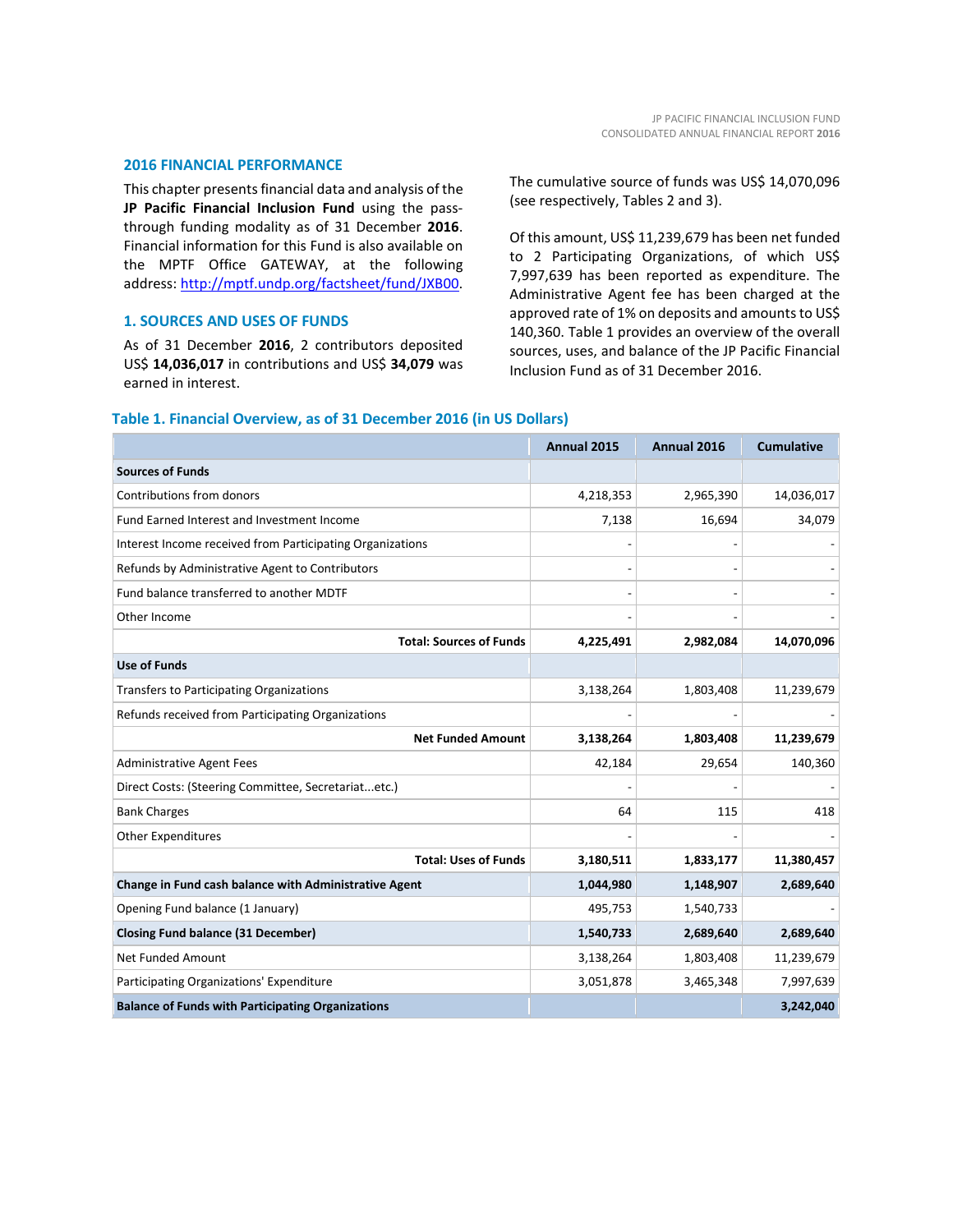#### **2. PARTNER CONTRIBUTIONS**

Table 2 provides information on cumulative contributions received from all contributors to this Fund as of 31 December **2016**.

The **JP Pacific Financial Inclusion Fund** is currently being financed by **2** contributors, as listed in the table below.

The table below includes commitments made up to 31 December **2016** through signed Standard Administrative Agreements, and deposits made through **2016**. It does not include commitments that were made to the fund beyond **2016**

#### **Table 2. Contributors' Commitments and Deposits, as of 31 December 2016 (in US Dollars)**

| <b>Contributors</b>        | <b>Total Commitments</b> | <b>Prior Years</b><br>as of 31-Dec-2015 Deposits | <b>Current Year</b><br>Jan-Dec-2016 Deposits | <b>Total Deposits</b> |
|----------------------------|--------------------------|--------------------------------------------------|----------------------------------------------|-----------------------|
| AUSTRALIA, Government of   | 11,388,577               | 9,498,827                                        | 1,889,750                                    | 11,388,577            |
| NEW ZEALAND, Government of | 2,647,440                | 1,571,800                                        | 1,075,640                                    | 2,647,440             |
| <b>Grand Total</b>         | 14,036,017               | 11,070,627                                       | 2,965,390                                    | 14,036,017            |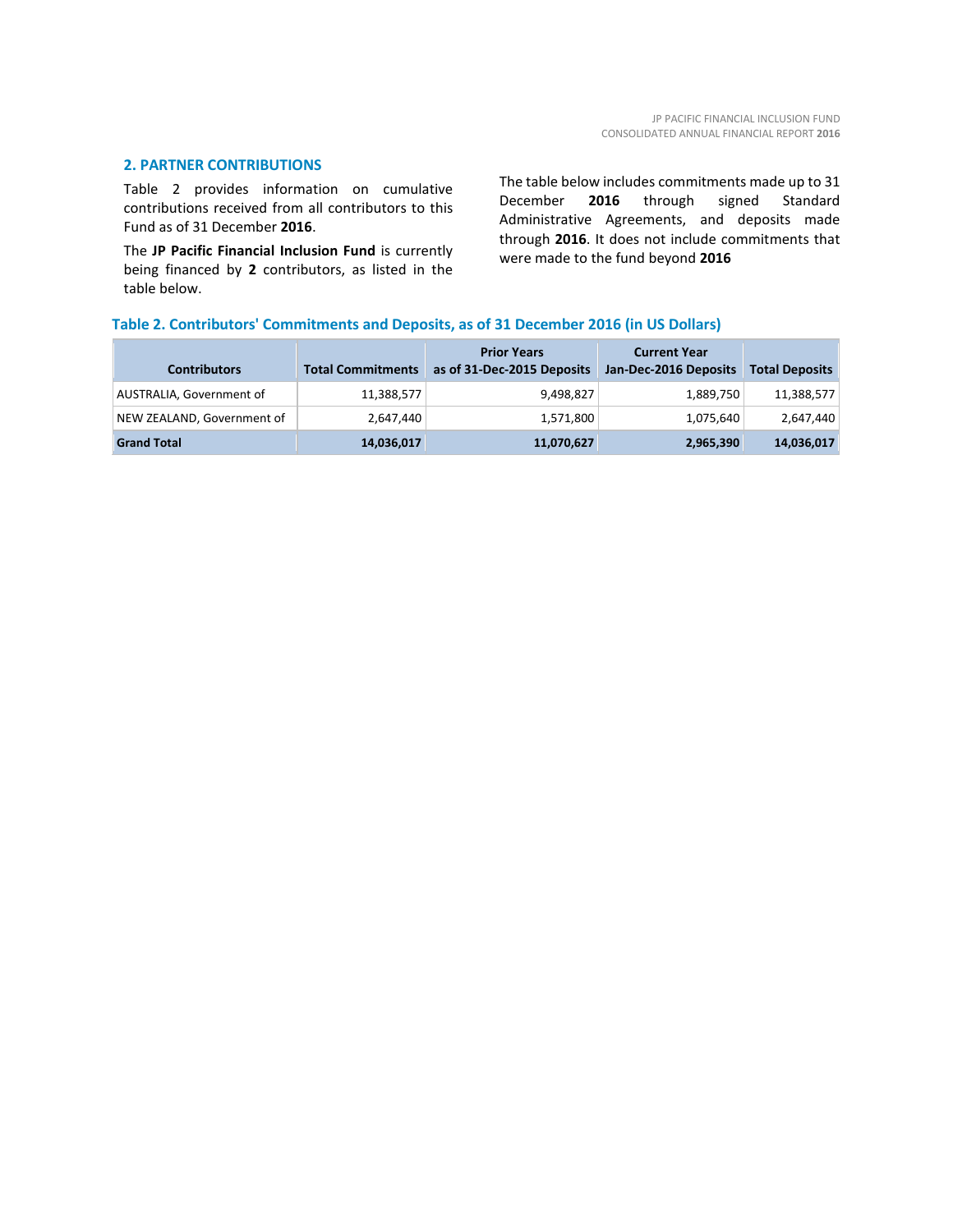#### **3. INTEREST EARNED**

Interest income is earned in two ways: 1) on the balance of funds held by the Administrative Agent (Fund earned interest), and 2) on the balance of funds held by the Participating Organizations (Agency earned interest) where their Financial Regulations and Rules allow return of interest to the AA.

As of 31 December **2016**, Fund earned interest amounts to US\$ **34,079**.

Details are provided in the table below.

#### **Table 3. Sources of Interest and Investment Income, as of 31 December 2016 (in US Dollars)**

| <b>Interest Earned</b>                     | <b>Prior Years</b><br>as of 31-Dec-2015 | <b>Current Year</b><br>Jan-Dec-2016 | <b>Total</b> |
|--------------------------------------------|-----------------------------------------|-------------------------------------|--------------|
| <b>Administrative Agent</b>                |                                         |                                     |              |
| Fund Earned Interest and Investment Income | 17,385                                  | 16,694                              | 34,079       |
| <b>Total: Fund Earned Interest</b>         | 17,385                                  | 16,694                              | 34,079       |
| <b>Participating Organization</b>          |                                         |                                     |              |
| <b>Total: Agency earned interest</b>       |                                         |                                     |              |
| <b>Grand Total</b>                         | 17,385                                  | 16,694                              | 34,079       |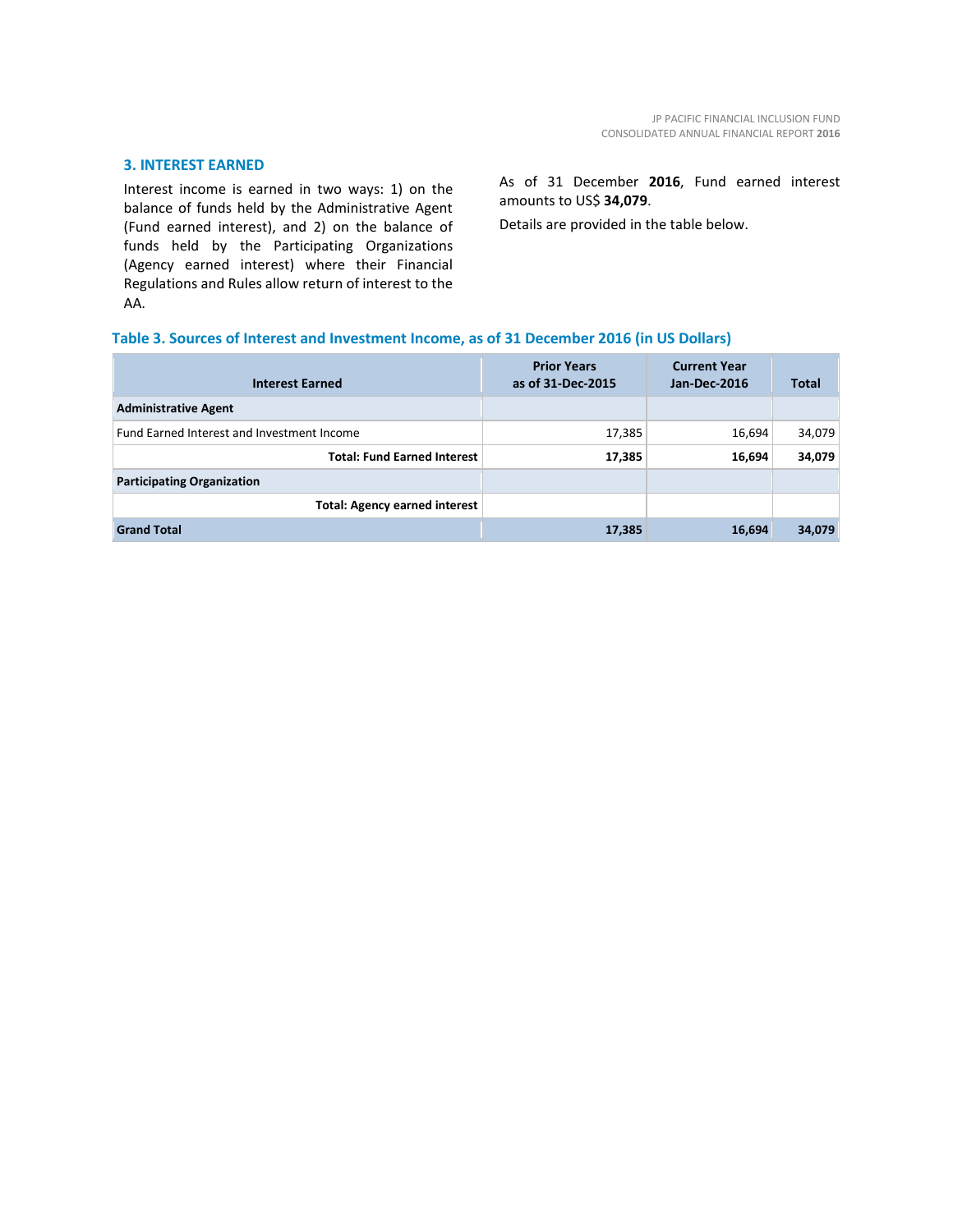#### **4. TRANSFER OF FUNDS**

Allocations to Participating Organizations are approved by the Steering Committee and disbursed by the Administrative Agent. As of 31 December **2016**, the AA has transferred US\$ **11,239,679** to **2** Participating Organizations (see list below).

#### **4.1 TRANSFER BY PARTICIPATING ORGANIZATION**

Table 4 provides additional information on the refunds received by the MPTF Office, and the net funded amount for each of the Participating Organizations.

### **Table 4. Transfer, Refund, and Net Funded Amount by Participating Organization, as of 31 December 2016 (in US Dollars)**

| Participating      | Prior Years as of 31-Dec-2015 |                |                   | <b>Current Year Jan-Dec-2016</b> |                |                   | Total            |                |                   |
|--------------------|-------------------------------|----------------|-------------------|----------------------------------|----------------|-------------------|------------------|----------------|-------------------|
| Organization       | <b>Transfers</b>              | <b>Refunds</b> | <b>Net Funded</b> | <b>Transfers</b>                 | <b>Refunds</b> | <b>Net Funded</b> | <b>Transfers</b> | <b>Refunds</b> | <b>Net Funded</b> |
| <b>UNCDF</b>       | 6.294.544                     |                | 6,294,544         | 1,557,083                        |                | 1,557,083         | 7,851,627        |                | 7,851,627         |
| <b>UNDP</b>        | 3,141,727                     |                | 3.141.727         | 246.325                          |                | 246.325           | 3,388,052        |                | 3,388,052         |
| <b>Grand Total</b> | 9,436,271                     |                | 9,436,271         | 1,803,408                        |                | 1,803,408         | 11,239,679       |                | 11,239,679        |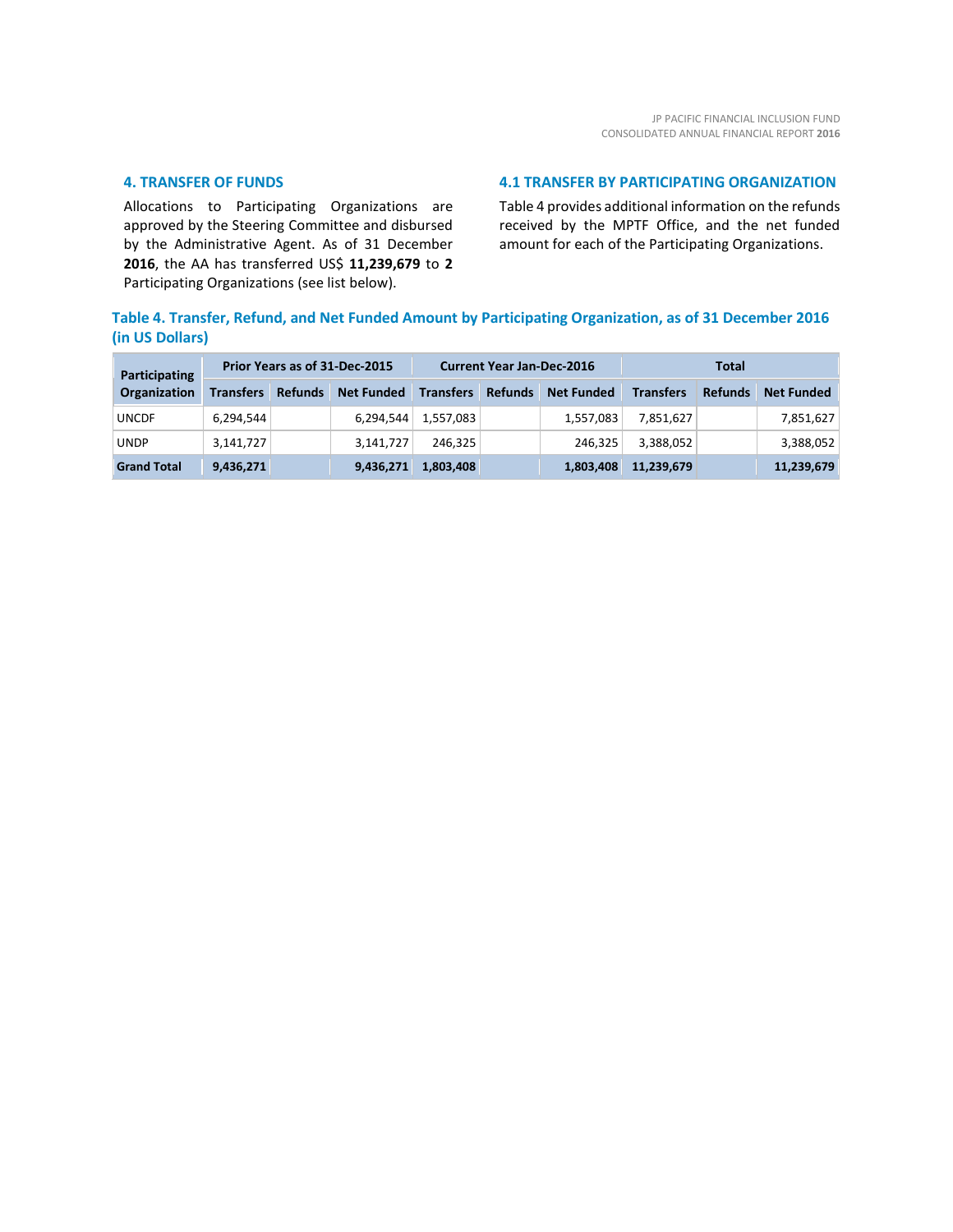#### **5. EXPENDITURE AND FINANCIAL DELIVERY RATES**

All final expenditures reported for the year **2016** were submitted by the Headquarters of the Participating Organizations. These were consolidated by the MPTF Office.

Project expenditures are incurred and monitored by each Participating Organization, and are reported as per the agreed upon categories for inter-agency harmonized reporting. The reported expenditures were submitted via the MPTF Office's online expenditure reporting tool. The **2016** expenditure data has been posted on the MPTF Office GATEWAY at [http://mptf.undp.org/factsheet/fund/JXB00.](http://mptf.undp.org/factsheet/fund/JXB00)

#### **5.1 EXPENDITURE REPORTED BY PARTICIPATING ORGANIZATION**

In **2016**, US\$ **1,803,408** was net funded to Participating Organizations, and US\$ **3,465,348** was reported in expenditure.

As shown in table below, the cumulative net funded amount is US\$ **11,239,679** and cumulative expenditures reported by the Participating Organizations amount to US\$ **7,997,639**. This equates to an overall Fund expenditure delivery rate of **71** percent.

#### **Table 5. Net Funded Amount, Reported Expenditure, and Financial Delivery by Participating Organization, as of 31 December 2016 (in US Dollars)**

|                                      |                           |                                    | <b>Expenditure</b>                      |                                            |                   |                           |
|--------------------------------------|---------------------------|------------------------------------|-----------------------------------------|--------------------------------------------|-------------------|---------------------------|
| Participating<br><b>Organization</b> | Approved<br><b>Amount</b> | <b>Net Funded</b><br><b>Amount</b> | <b>Prior Years</b><br>as of 31-Dec-2015 | <b>Current Year</b><br><b>Jan-Dec-2016</b> | <b>Cumulative</b> | <b>Delivery Rate</b><br>% |
| <b>UNCDF</b>                         | 7,851,627                 | 7,851,627                          | 3,018,566                               | 2,528,744                                  | 5,547,310         | 70.65                     |
| <b>UNDP</b>                          | 3,388,052                 | 3,388,052                          | 1,513,725                               | 936,603                                    | 2,450,328         | 72.32                     |
| <b>Grand Total</b>                   | 11,239,679                | 11,239,679                         | 4,532,291                               | 3,465,348                                  | 7,997,639         | 71.16                     |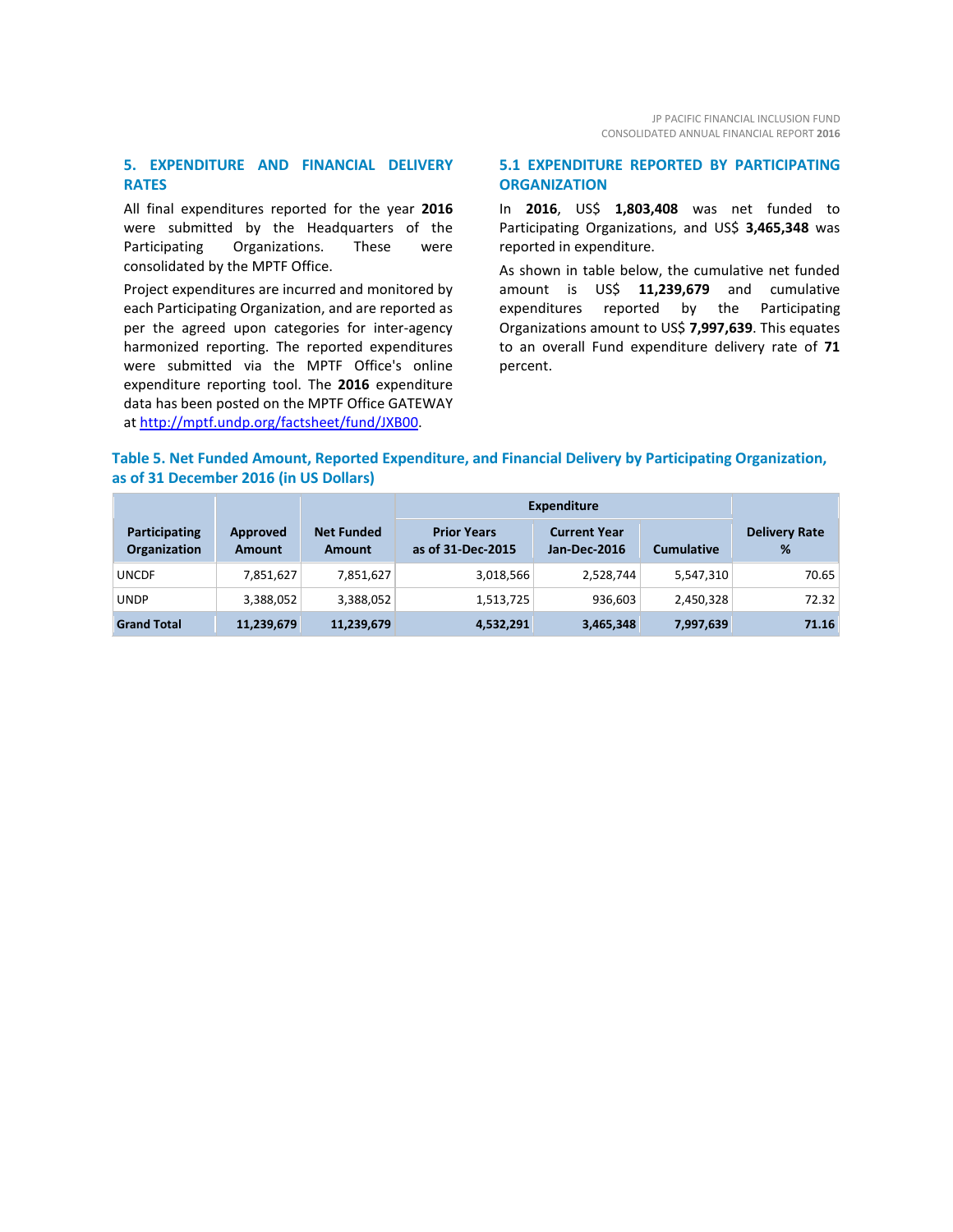#### **5.4 EXPENDITURE REPORTED BY CATEGORY**

Project expenditures are incurred and monitored by each Participating Organization and are reported as per the agreed categories for inter-agency harmonized reporting. In 2006 the UN Development Group (UNDG) established six categories against which UN entities must report inter-agency project expenditures, which were subsequently modified in 2012 by the UN Chief Executive Board (CEB) as a result of IPSAS adoption to comprise eight categories.

Table 7 reflects expenditure reported in the UNDG/CEB expense categories.

- 1. Staff and personnel costs
- 2. Supplies, commodities and materials
- 3. Equipment, vehicles, furniture and depreciation
- 4. Contractual services
- 5. Travel
- 6. Transfers and grants
- 7. General operating expenses
- 8. Indirect costs

\_\_\_\_\_\_\_\_\_\_\_\_\_\_\_\_\_\_\_\_\_\_

#### **Table 6. Expenditure by UNDG Budget Category, as of 31 December 2016 (in US Dollars)**

|                                           | <b>Expenditure</b>                      |                                     |              |                                                     |
|-------------------------------------------|-----------------------------------------|-------------------------------------|--------------|-----------------------------------------------------|
| Category                                  | <b>Prior Years</b><br>as of 31-Dec-2015 | <b>Current Year</b><br>Jan-Dec-2016 | <b>Total</b> | <b>Percentage of Total</b><br><b>Programme Cost</b> |
| <b>Staff &amp; Personnel Cost</b>         | 1,502,163                               | 969,473                             | 2,471,636    | 34.01                                               |
| Supplies, Commodities, Materials          | 1,254                                   |                                     | 1,254        | 0.02                                                |
| Equip, Vehicles, Furniture, Depreciation  | 19,974                                  | 11,744                              | 31,718       | 0.44                                                |
| <b>Contractual Services</b>               | 330,694                                 | 308,122                             | 638,816      | 8.79                                                |
| Travel                                    | 494,750                                 | 323,031                             | 817,781      | 11.25                                               |
| <b>Transfers and Grants</b>               | 1,275,803                               | 1,472,589                           | 2,748,392    | 37.82                                               |
| <b>General Operating</b>                  | 370,044                                 | 187,543                             | 557,587      | 7.67                                                |
| <b>Programme Costs Total</b>              | 3,994,682                               | 3,272,502                           | 7,267,184    | 100.00                                              |
| <sup>1</sup> Indirect Support Costs Total | 537,609                                 | 192,845                             | 730,454      | 10.05                                               |
| <b>Total</b>                              | 4,532,291                               | 3,465,348                           | 7,997,639    |                                                     |

**<sup>1</sup> Indirect Support Costs** charged by Participating Organization, based on their financial regulations, can be deducted upfront or at a later stage during implementation. The percentage may therefore appear to exceed the 7% agreed-upon for on-going projects. Once projects are financially closed, this number is not to exceed 7%.